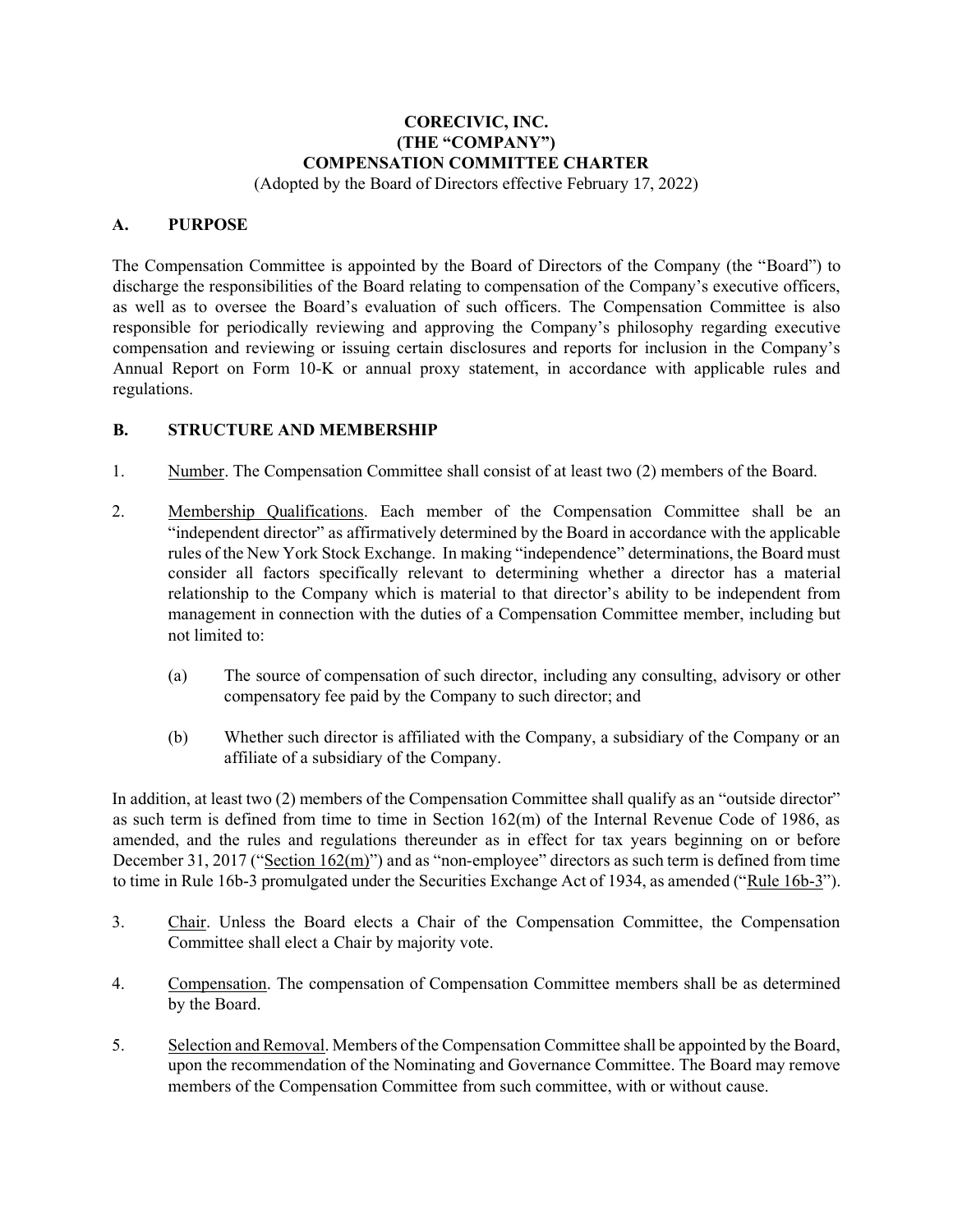# **C. AUTHORITY AND RESPONSIBILITIES**

## **General**

1. The Compensation Committee shall discharge its responsibilities, and shall assess the information provided by the Company's management, in accordance with its business judgment.

#### **Compensation Matters**

- 2. CEO Compensation. The Compensation Committee shall annually review and approve goals and objectives relevant to the compensation of the Company's Chief Executive Officer (the "CEO"), evaluate the CEO's performance in light of those goals and objectives, and determine and approve the CEO's compensation level based on this evaluation. In determining the long-term incentive component of the CEO's compensation, the Compensation Committee shall consider, among other factors, the Company's performance and relative stockholder return, the value of similar incentive awards to chief executive officers at comparable companies, and the awards given to the CEO in past years. The CEO may not be present during voting or deliberations of the Compensation Committee during which his or her compensation is discussed or determined.
- 3. Executive Officer Compensation. The Compensation Committee also shall at least annually review and make recommendations to the Board as to the compensation of the Company's executive officers other than the CEO, including salary, bonus, and incentive compensation levels, deferred compensation, executive perquisites, equity compensation (including awards to induce employment), severance arrangements, change-in-control benefits, and other forms of executive officer compensation. In connection with its review and formulation of its recommendations regarding executive officer compensation, the Compensation Committee shall oversee evaluation of the performance of the executive officers. No executive officer may be present during voting or deliberations of the Compensation Committee during which his or her compensation is discussed or determined.
- 4. Plan Recommendations and Approvals. The Compensation Committee shall periodically review and make recommendations to the Board with respect to incentive-compensation plans and equitybased plans, as well as the number of options to be reserved each fiscal year for grant to employees. The Compensation Committee shall review and approve all equity compensation plans and amendments.

With respect to incentive-based compensation arrangements, the Compensation Committee shall review such arrangements and determine whether such plans encourage excessive risk-taking. The Compensation Committee shall make an assessment, at least annually, of any material risk posed by any compensation program, including consideration of any compensation policies and practices that could mitigate any such risk.

With respect to environmental, social and governance matters, the Compensation Committee shall monitor and manage the Company's executive compensation program incentives so as to ensure incentives are aligned with sustainable business practices.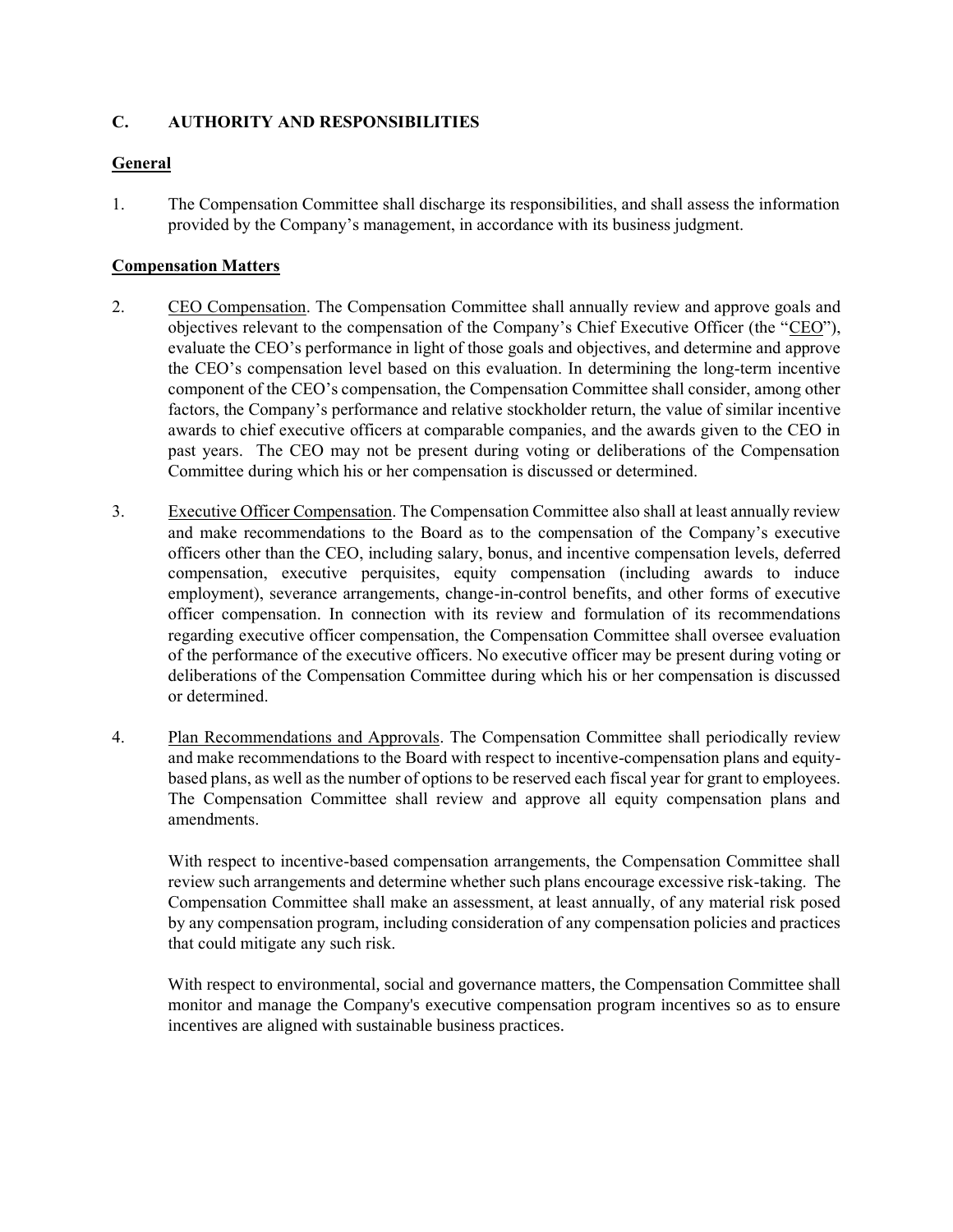- 5. Incentive Plan Administration. The Compensation Committee shall exercise all rights, authority, and functions of the Board under all of the Company's stock option, stock incentive, employee stock purchase, and other equity-based plans, including without limitation, the authority to interpret the terms thereof, to grant options thereunder, and to make stock awards thereunder; provided, however, that, except as otherwise expressly authorized to do so by a plan or resolution of the Board, the Compensation Committee shall not be authorized to amend any such plan.
- 6. Director Compensation. The Compensation Committee shall periodically review and make recommendations to the Board with respect to director compensation, including director compensation guidelines.
- 7. Compensation Discussion and Analysis; Compensation Committee Report. The Compensation Committee shall review and discuss with management the Compensation Discussion and Analysis (the "CD&A") required to be included in the Company's proxy statement and annual report on Form 10-K by the rules and regulations of the Securities and Exchange Commission, and, based on such review and discussion, determine whether or not to recommend to the Board that the CD&A be so included. The Compensation Committee shall annually issue a committee report on executive compensation in accordance with Item 407(e)(5) of Regulation S-K for inclusion in the Form 10- K or a proxy or information statement of the Company, as the case may be.

# **Other Matters**

8. Succession Planning. The Compensation Committee shall assist the Nominating and Governance Committee with respect to succession planning for the CEO, other senior executives, and other key personnel within the Company.

# **D. PROCEDURES AND ADMINISTRATION**

- 1. Meetings. The Compensation Committee shall meet as often as it deems necessary in order to perform its responsibilities. The Compensation Committee shall keep such records of its meetings as it shall deem appropriate. The Compensation Committee shall meet at least once every year without the presence of any members of management.
- 2. Subcommittees. The Compensation Committee may form and delegate authority to one or more subcommittees as it deems appropriate from time to time under the circumstances (including a subcommittee consisting of a single member). Such subcommittee shall also be composed of "independent directors" in accordance with the New York Stock Exchange and shall adopt a charter outlining such subcommittee's duties and obligations. In the event that each member of the Compensation Committee does not qualify as a "non-employee director," as such term is defined from time to time in Rule 16b-3, and an "outside director," as such term is defined from time to time in Section 162(m), the Compensation Committee shall create a subcommittee consisting of at least two members of the Compensation Committee who are "non-employee directors" and "outside directors," which subcommittee will have sole responsibility with respect to the approval of (i) all transactions between the Company and an officer or director of the Company involving a grant, award, or other acquisition of securities from the Company (other than a Discretionary Transaction, as defined in Rule 16b-3) and (ii) all compensation subject to Section 162(m).
- 3. Reports to Board. The Compensation Committee shall report regularly to the Board.